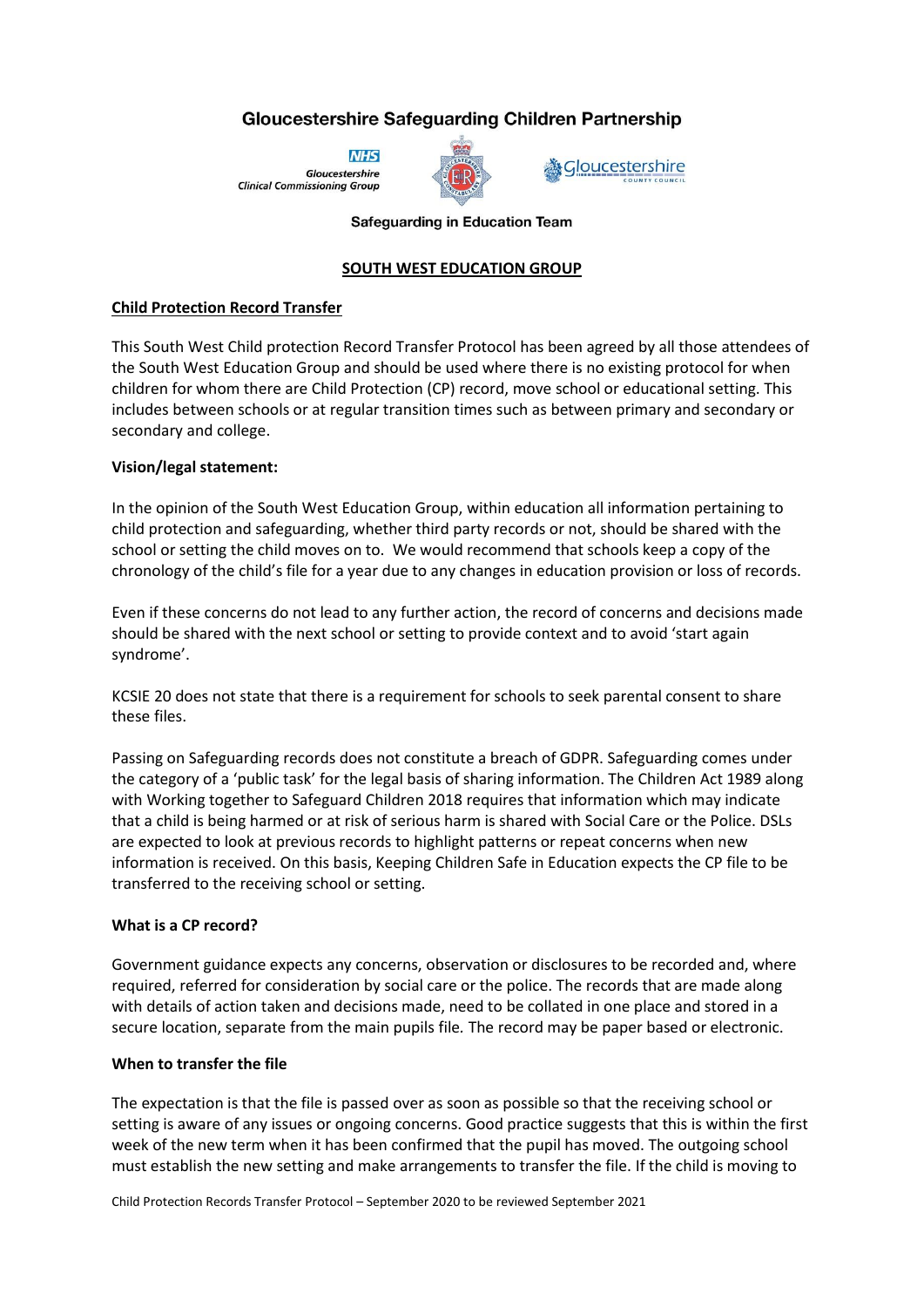Elective Home Education (EHE), the Child Protection File should be sent into the Local Authority for the attention of the Inclusion Team, Shire Hall, Gloucester.

The receiving school should ensure that they seek the file if it is not received. It is the responsibility of the receiving school to send a receipt for the file.

If the transferring child is coming from Elective Home Education (EHE), abroad or Child Missing Education (CME), contact the Local Authority to ascertain whether there have been previous safeguarding concerns.

#### **What to transfer?**

Schools should share any information relevant to safeguarding. Anything that is not clearly of a safeguarding nature is not covered by the lawful basis of information sharing and so a review to sift and filter the record is required.

KCSiE 20 states that in addition to the Child Protection file, the DSL should also consider whether there are other files they should share when the child is leaving. Annex B states:

"*In addition to the child protection file, the designated safeguarding lead should also consider if it would be appropriate to share any information with the new school or college in advance of a child leaving. For example, information that would allow the new school or college to continue supporting victims of abuse and have that support in place for when the child arrives*."

This might include a 'watching brief' file of concerns for a child that does not yet meet child protection thresholds, it might be a pastoral support file for a child who had suffered abuse. It could include information regarding hospital admissions for drug or alcohol abuse or information about non-accidental injuries which have been provided to the school suggesting safeguarding concerns.

The DSL should then record their rationale for sharing or not sharing a file in addition to child protection.

#### **Pupils who are dual registered**

Access to the file should be given to both schools where a child is dual registered. When this agreement ceases, it is important that the file is transferred to the school where the child is planning to stay. If this is not the original school, the file should be transferred officially in line with this protocol.

#### **Pupils who are permanently excluded**

The excluding school should make arrangements for the child protection file to be transferred to the education provider as soon as possible. This should not be delayed until after the exclusion hearing or appeal. If an exclusion is not upheld, the education provider will need to make arrangements to transfer the information back to the home school.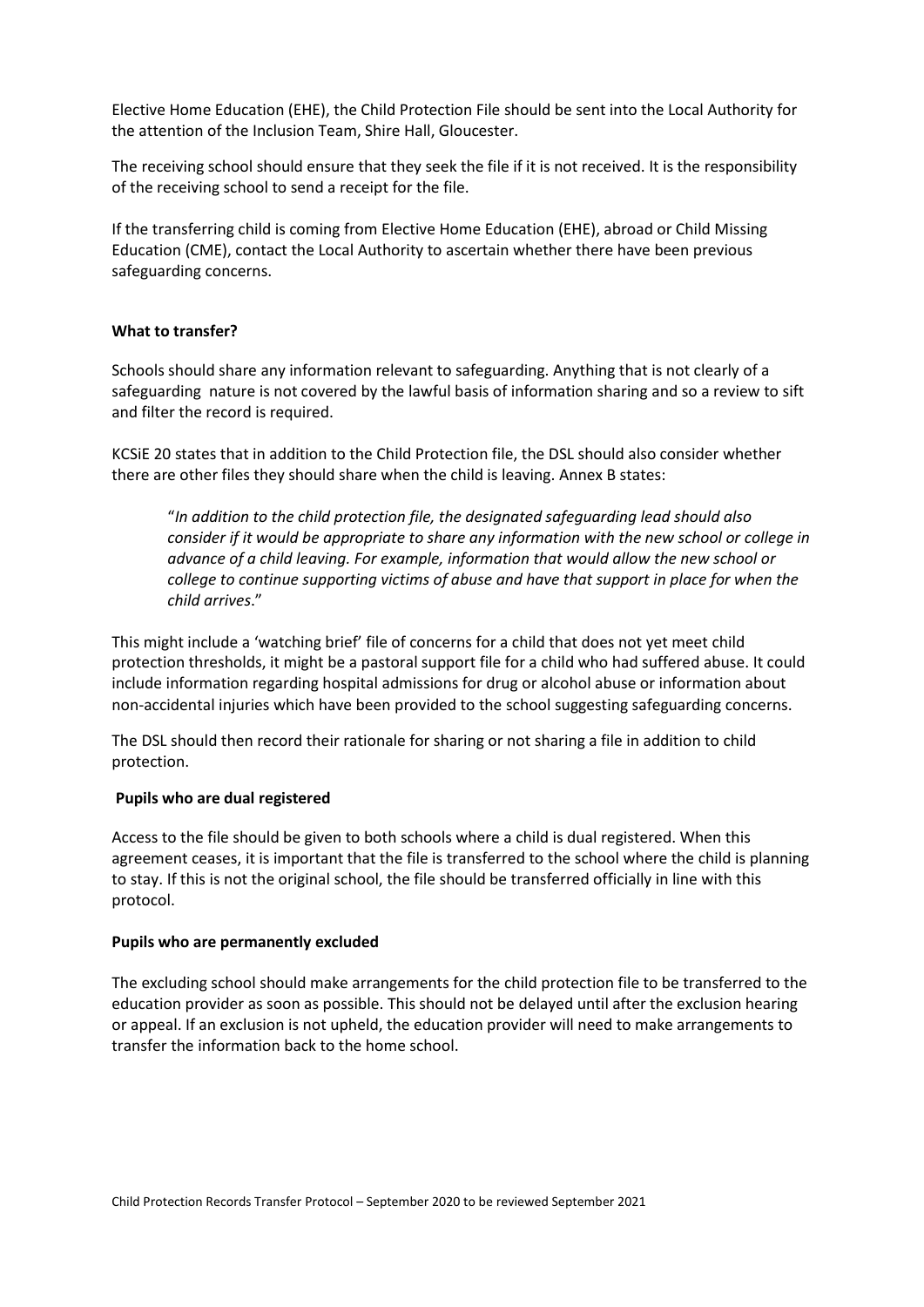| Child's name                    |                                                      |
|---------------------------------|------------------------------------------------------|
| Date of Birth                   |                                                      |
| Name and                        |                                                      |
| address of<br>sending school    |                                                      |
| DfE number of<br>sending school |                                                      |
| <b>Delivery</b>                 | In person / secure and tracked post / electronically |
| method<br>Date file             |                                                      |
| transferred                     |                                                      |
| <b>Name of DSL</b>              |                                                      |
| <b>Signature of</b>             |                                                      |
| <b>DSL</b>                      |                                                      |

**TRANSFER RECORD: Part 1 - To be completed by sending / transferring school or educational setting**

**Part 2 – To be completed by receiving school or educational setting and a copy sent to the sending school as a receipt.**

| Name of            |  |
|--------------------|--|
| receiving school   |  |
| <b>Address and</b> |  |
| DfE number of      |  |
| receiving school   |  |
| Date received      |  |
|                    |  |
| <b>Name of DSL</b> |  |
| receiving the      |  |
| file               |  |
| Date receipt       |  |
| sent to sending    |  |
| school             |  |
| Signature          |  |
|                    |  |

**By signing this receipt I am confirming that I will keep the Child Protection file that has been transferred to my school. The DSL of my school will include this child protection file with any additional records collected during the time the child is educated by us and forward to the next receiving establishment or retain as per our retention schedules. A copy of this receipt will also be retained by my school.**